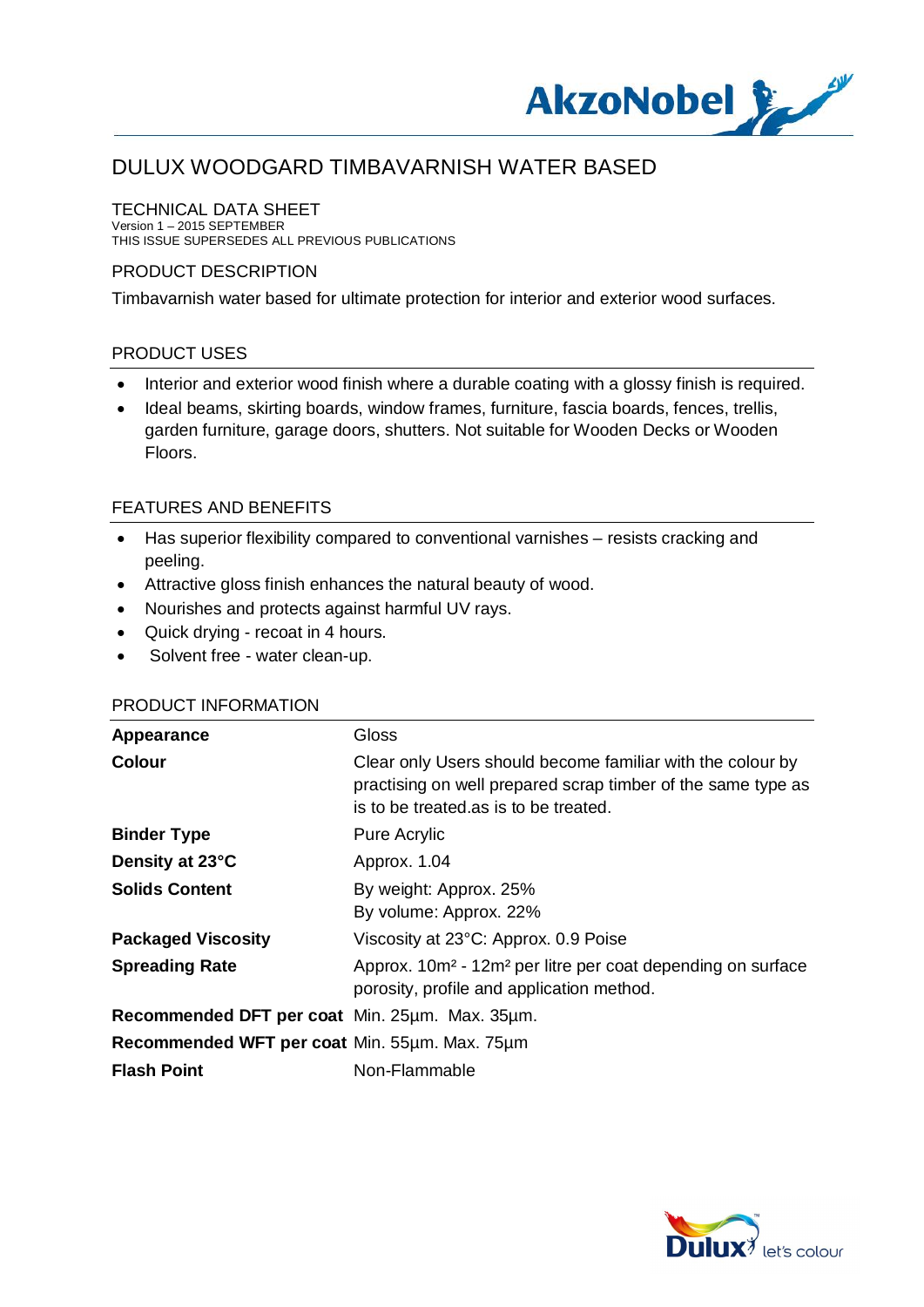

### APPLICATION INFORMATION

| Mixing                | Stir until homogeneous with a flat paddle.                                                                                                                                                                                                                                                                |
|-----------------------|-----------------------------------------------------------------------------------------------------------------------------------------------------------------------------------------------------------------------------------------------------------------------------------------------------------|
| Surface conditions    | Surface Temperature between 10 - 35°C. Relative Humidity<br>between 10 - 85 % OR 2°C above dew point minimum.                                                                                                                                                                                             |
| Application methods   | Brush and spray applications                                                                                                                                                                                                                                                                              |
| Thinner               | Brush: Apply in an even thickness and finish in the direction<br>of the grain. Thin the first coat up to 10% with water to aid<br>penetration on raw wood. Allow to dry for 4 hours and sand<br>lightly with 320 grit sandpaper. Apply second and third coat<br>undiluted, sanding lightly between coats. |
|                       | Conventional Spray: Thin up to 10% with water.                                                                                                                                                                                                                                                            |
|                       | N.B. Thinning reduces volume solids; therefore more coats<br>will be needed to produce the same colour, build, gloss and<br>durability as for a brush application.                                                                                                                                        |
| <b>Drying Time</b>    | Touch dry 1 hour at 23°C.                                                                                                                                                                                                                                                                                 |
| <b>Recoating Time</b> | 4 hours at 23°C (Drying times will be extended during cold,<br>wet or humid conditions.)                                                                                                                                                                                                                  |
| Cleaning of equipment | After use, remove as much product as possible, and then<br>clean immediately with water.                                                                                                                                                                                                                  |
| <b>Substrates</b>     | Suitable for application to correctly prepared beams, skirting<br>boards, window frames, furniture, fascia boards, fences,<br>trellis, garden furniture, garage doors, shutters, and other<br>interior and exterior wooden surfaces.                                                                      |
| Precautions:          | Do not apply during cold (below 10°C) or wet weather or on<br>to wet or damp wood. Drying times will be affected by<br>weather conditions.                                                                                                                                                                |
|                       | Do not apply directly to bare metal surfaces – stop nail holes<br>with wood filler. Ensure all sides of the wood, including joints<br>and end-grain, are coated to prevent moisture from entering.                                                                                                        |
|                       | N.B. Woodgard Timbavarnish Water Based is not<br>recommended for floors or decking.                                                                                                                                                                                                                       |
| <b>Coats Required</b> | For new work, apply three coats. Apply two coats for general<br>maintenance of a surface previously varnished in good<br>condition.                                                                                                                                                                       |

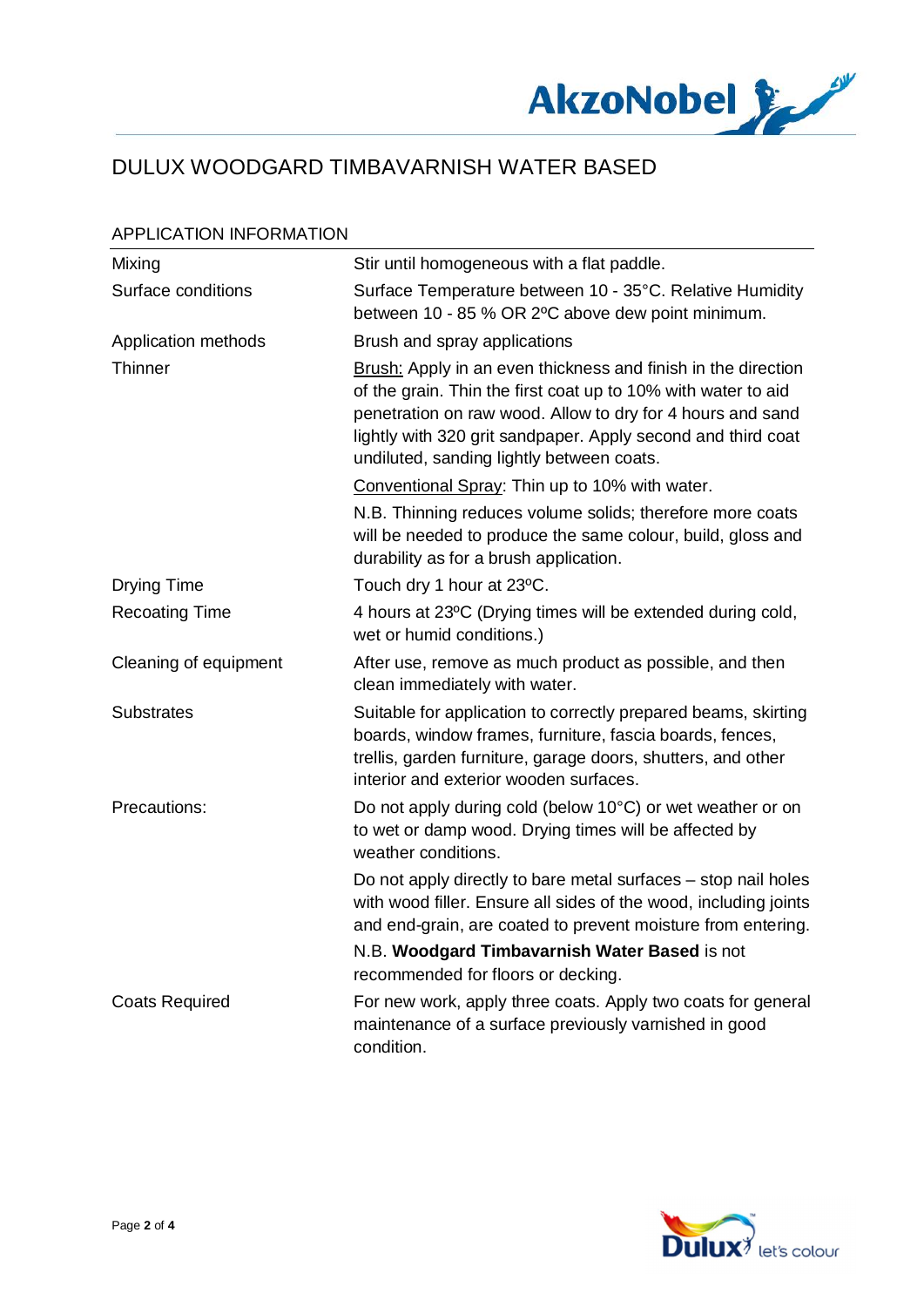

## SURFACE PREPARATION

Ensure that surfaces are sound and free from dust, oil, grease, dirt, and debris. Surfaces must be thoroughly dry - no more than 12% moisture content.

#### NEW SURFACES

- · Sand down wood including the end grain to a smooth even surface finish using 100 -150 grit sandpaper, sanding in the direction of wood grain. Note: If nail holes or wood crevices need to be filled with wood filler, then fill and allow drying and sand to a smooth finish as part of the final sanding.
- Remove dust with a clean lint free cloth dampened with water. Ensure that surface is now smooth, free from dust, dirt, grease, oil and mortar splatter. Surfaces must be thoroughly dry, no more than 12% moisture content.

### PREVIOUSLY VARNISHED

- · Sound varnish must be wiped down with mineral turpentine to remove any wax, oil or silicone. Lightly sand surface with 320 grit sandpaper. Remove dust. Wipe or rinse the surface with clean tap water.
- · Varnish that is cracked and flaked must be stripped to bare wood either by sanding or by the use of a paint stripper. Sand any discoloured areas to fresh wood. Sand down wood including the end grain to a smooth even surface finish using 100 -150 grit sandpaper, sanding in the direction of wood grain. Note: If nail holes or wood crevices need to be filled with wood filler, then fill and allow drying and sand to a smooth finish as part of the final sanding.

### PREVIOUSLY COATED WITH A WOOD TREATMENT THAT CONTAIN OIL OR WAX

- · It is not recommended to varnish wood previously coated with a treatment containing oil or wax.
- · Strip completely using a paint stripper. Sand down until all traces of previous treatment and discoloured wood have been removed
- · Always sand in the direction of the grain. Remove dust. Wipe surface with cloth dampened with lacquer thinners and allow drying.

### PREVIOUSLY PAINTED SURFACES

· Strip completely using a paint stripper. Sand down until all traces of previous treatment and discoloured wood have been removed. Always sand in the direction of the grain. Remove dust. Wipe surface with cloth dampened with mineral turpentine.